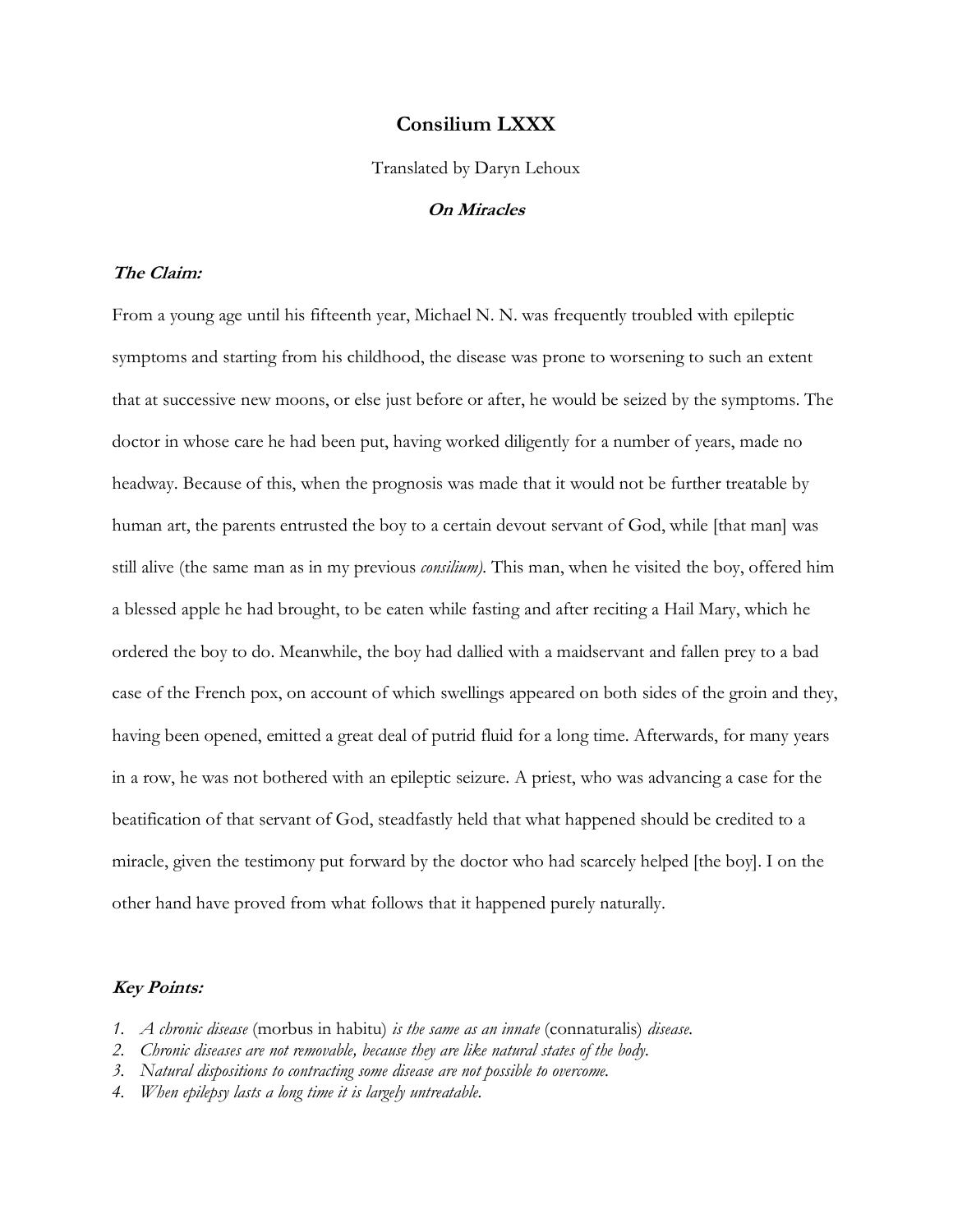- *5. According to many, epilepsy tends to go away at puberty.*
- *6. Facts that apply to epilepsy in its essence do not apply to epilepsy by the affection of other parts* (per consensum). 1
- *7. One disease is a remedy for another, as with quartan fever, by which epilepsy is sometimes cured.*
- *8. When a cause stops the effect stops; in the same way when the cause lingers it is not possible for the effect to be alleviated.*
- *9. The frequency of paroxysms sometimes makes a disease chronic.*
- *10. A disease cannot be called chronic in the strict sense until it is fixed in its part [of the body].*
- *11. Epilepsy is cured by aging, unless there is a great fault in regimen.*
- *12. A chronic disease occupies the solid parts [of the body].*
- *13. Habit and nature appear to be one and the same thing.*
- *14. Epilepsy that is the effect of an external cause can never be said to be chronic.*
- *15. When nature works on its own, we cannot suppose a miracle.*

Before I come to the truth that is to be uncovered in the matter, it is best to set out the reasons by which the priest, and the doctor who testified, were persuaded that this event was to be firmly believed and the case closed that there was a miraculous rather than a natural cure of the aforementioned epilepsy. The doctor therefore in the testimony that was given, swore that because of the frequency of its paroxysms and its duration over time, this disease had become chronic (and, in so many words, the disease was now innate) and for this reason was in no way curable by a natural process.

In spite of it being a common [claim] canonized by much experience, this [argument] has not been proved incontrovertibly: that, diseases of this sort (ones that have sudden onsets and paroxysms attacking the main parts [of the body] and especially the heart and the head), are, from just the frequency of the attacks, fixed in those parts and take hold of their owner, nature being altogether driven out, [so that they are] afterwards in no way removable by natural means (in which case these diseases are appropriately said to have become chronic).

Concerning the frequency of the bothersome paroxysms: although he was affected for such a long time by the disease and it was at its worst when he was close to puberty (which is to say in his

 <sup>1</sup> See, e.g., the *OED* under *consensus,* med. or physiol.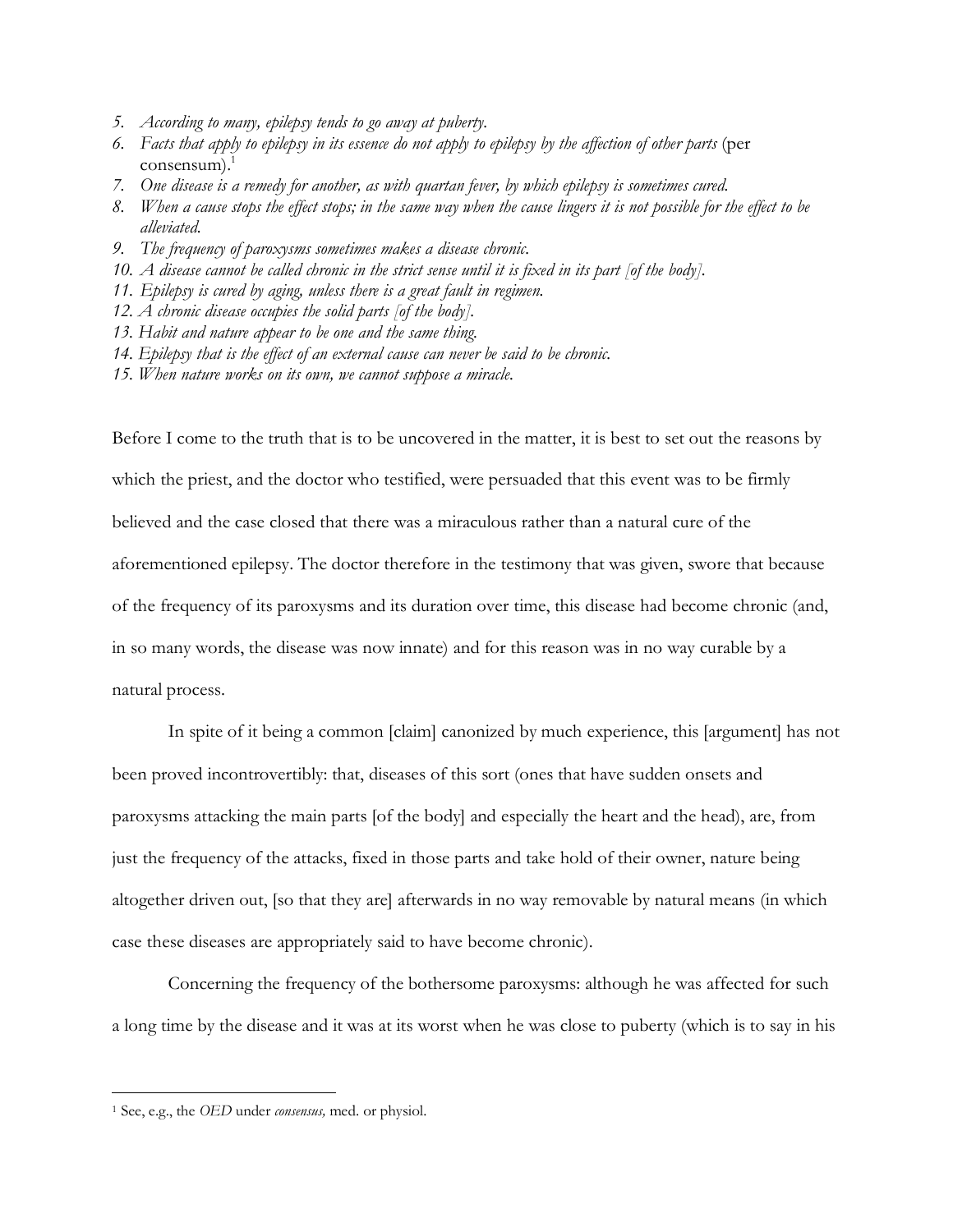twelfth year and the next, in which he suffered paroxysms at each new moon, as is acknowledged) it is agreed that the disease was not so terrible that it deserved the designation *serious,* although it was hardly trivial and the frequency of the return was becoming even worse, such that after an attack there remained digestive trouble, depression, a certain difficulty of movement, headache, and visual impairment, never mind that during the paroxysm itself he was disturbed by convulsions of the arms, legs, and the rest of his body and that at the end of the attack he vomited a great deal of bloody and phlegmy material, not for a short time; usually it went on for a quarter of an hour or more.

It is therefore not doubtful how this case *(morbus),* having its beginning in childhood, strength as the years progressed, and an increase in the number of symptoms, most clearly demonstrates also a natural disposition to the illness, which [disposition] cannot be dispelled by the art [of medicine]. Indeed, at the smallest provocation it made him easily susceptible to another onslaught of the disease, as the effect itself proved. Whence Hippocrates, in *The Sacred Disease* ch. 14, said that this disease, when it has lasted a long time, is hardly curable and Aretaeus, *On the Causes and Symptoms of Chronic Disease* 1.4 rightly affirmed that when it has established deep roots, the doctor cannot shake this same disease with treatments, nor can nature through [the patient's] aging. Instead the disease lives and dies with the patient.

To these things we must add that this youth began to be afflicted by the disease before the age of seven, and neither in the seventh year itself nor thereafter had he made any change for the better as ought to happen with aging if it were curable by nature. Indeed, not only did the disease continue but, as is reported, it got worse as he aged and so by the universal agreement of the doctors, confirmed by the authority of Hippocrates in the *Aphorisms,* 5.7, <sup>2</sup> this disease was untreatable; with aging (which happens in seven-year periods), it did not admit a change nor did it

 <sup>2</sup> I don't see anything in this aphorism, but perhaps 3.28 is relevant?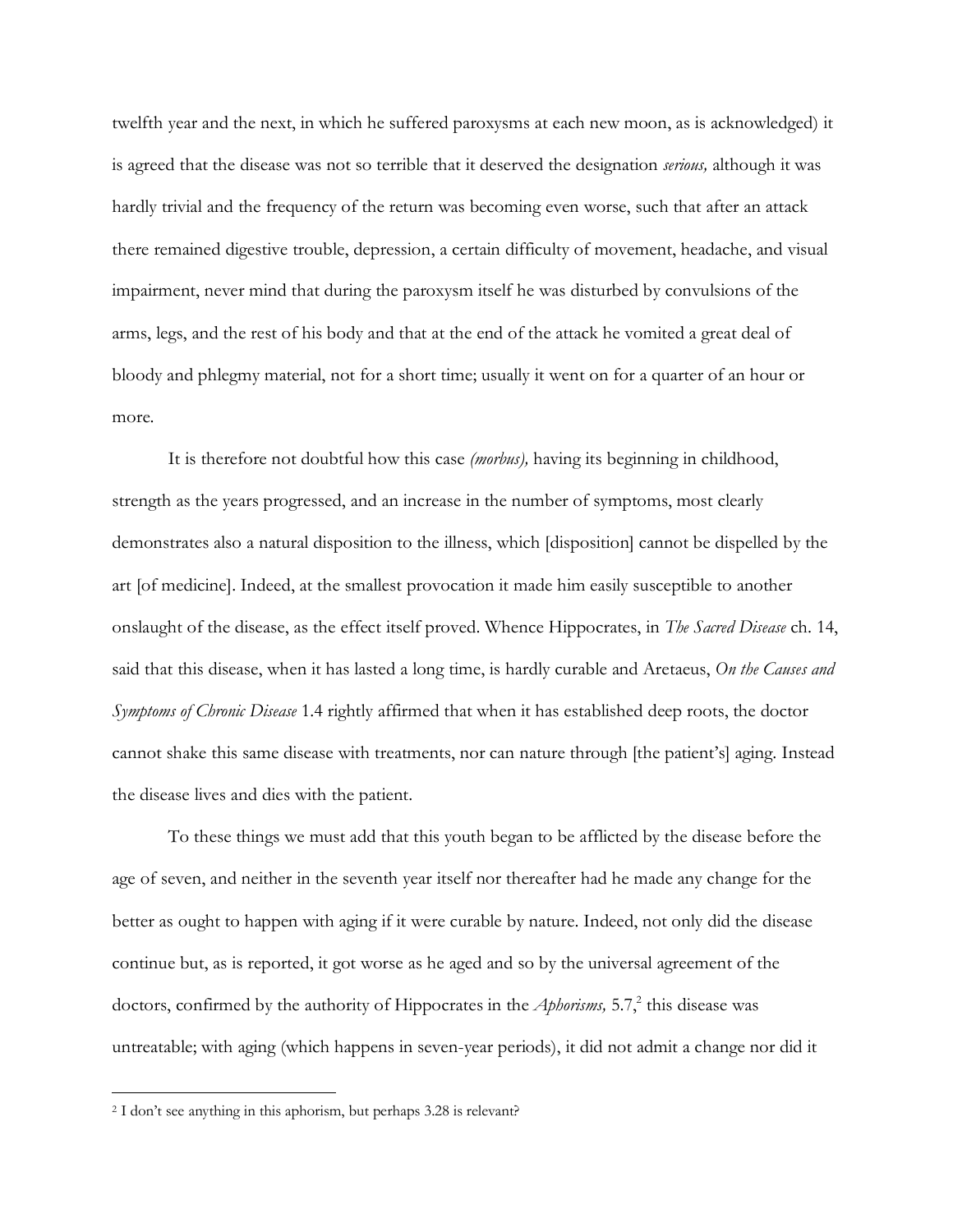get better. What seems especially important to consider in our case, in which the disease did not relent at seven years old nor after seven and not even in puberty itself, is that in most cases it will tend to continue, as Avicenna in the *Canon,* book 3, part 1, tract. 5, ch. 8: certainly by the fourteenth year, in which, because of the coming forth and emission of the seed, and because of the signs in the body and the change of temperament, diseases that are curable are usually cured and those that are truly incurable never leave a person after this. Thus when this youth, his puberty being complete and he having passed some months into his fifteenth year, was thus troubled by the symptoms of epilepsy as we said above, it is abundantly clear that his epilepsy had become a chronic disease and one hardly curable by treatments or aging, but only by divine virtue.

That being said, the opinion of the priest stands on a very weak foundation while at the same time trying to support itself with the doctor's testimony which, however, is a double mistake and indeed [the argument] suffers on both counts.

First, it takes epilepsy caused by a sympathetic affection from the stomach *(per consensum a stomacho)* as effectively in the head by nature of its essence, and supposes no difference between the one and the other. But the things that apply to epilepsy aroused by a state specific to the head in no way apply to epilepsy caused by sympathetic affection. And this patient's epilepsy was caused by a sympathetic affection from the stomach rather than by a state specific to the head. Indeed, what is so much more pressing: the rapid onset of this epilepsy always took its original cause above all from an outside source, which derives from what was said by various witnesses testifying: this youth was extremely voracious, a wonder to behold in his usual diet and seriously irresponsible, whence when he would gorge himself incessantly, his over-stuffed stomach would be full of bad humours and so for three or even four days before an epileptic attack he would be overcome with stomach aches and nausea and he would have to vomit uncontrollably until the onset of the [epileptic] symptoms, and finally he would continue to vomit a great deal while being weakened by the symptoms. Whence it is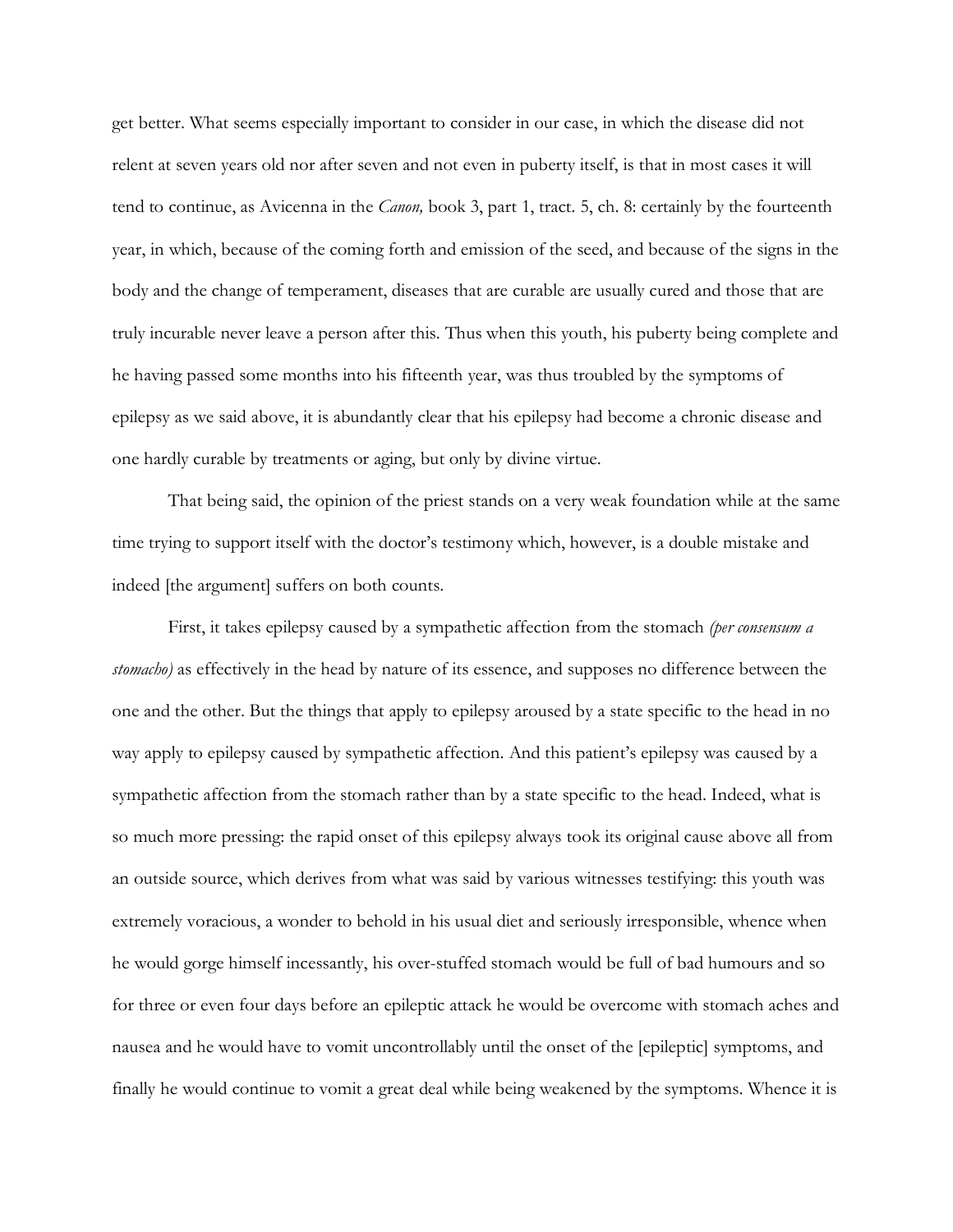not true that he was taken by the disease 'at some new moon' simply because it happened either long before or sometimes long after; he was attacked by it instead because of partaking in some greater or lesser violation of good regimen and because of a greater or a lesser overfilling of his stomach.

Secondly, the doctor's testimony amounts to nothing for proving that this youth was miraculously cured, because of another fault with which it struggles which is of course the failure to consider the onset of the new disease, on account of which the body was able through such copious evacuations of rotting humours, to be at the same time cleansed of the malignant humours stimulating the epilepsy. For it is a common experience that one disease is a remedy for another, thus Avicenna in the *Canon* book 1, part 2, thesis 1, ch. 8<sup>3</sup> and which concerning epilepsy itself Galen reaffirms in his *Commentary on Epidemics 1,* 3.4:4 it is sometimes cured by an intervening quartan, for no other reason than that the epilepsy-causing humour, which is melancholic, abandons the head because of the quartan onsets and is purged through vomiting and other evacuations, just as happened in our case, where such volumes of pus came from the swellings that arose in the groin for forty days and beyond that the surgeon himself, a great expert, was not able to stop it; instead he was struck with considerable amazement.

 <sup>3</sup> Gerardus trans.: *est una egritudo alterius egritudinis medicamentum sicut quartana ex qua multotiens sanata epilepsia et podagra et varices et articulorum dolores* "one disease is the treatment for another, such as a quartan, by which sometimes epilepsy is cured, and gout, and varices, and pain of the joints."

<sup>4</sup> Galen quotes the Hippocratic *Epidemics* 1.24: ὁ τεταρταῖος ... καὶ νουσημάτων μεγάλων ἄλλων ῥύεται, "the quartan ... also fends off other serious diseases." Galen comments (K17a 227.10 f.): παυσαμένας γοῦν ἐπιληψίας ἴσμεν ἐπὶ τεταρταίῳ χρονίως ἐνοχλήσαντι, καὶ μεμάθηκας ἤδη περὶ τῆς γενέσεως αὐτοῦ κατά τε τὰ Περὶ διαφορᾶς πυρετῶν ὑπομνήματα καὶ τὰ Περὶ κρίσεων, "we see epilepsies stopping when quartans are attacking for a long time, but you know already about how this happens from what is written in *On the Differences of* Fevers and On Crises."

It is interesting that Galen parses the Hippocratic passage about "other serious diseases" (νουσημάτων μεγάλων ἄλλων) as just "other diseases" (καὶ ἄλλων νοσημάτων) in this section (although he immediately talks about epilepsy specifically), whereas when he discusses a very similar passage in *Epidemics* 6, he tells us that "the serious disease" is a technical term for epilepsy specifically (K17b 341). Cf. also Smith's translation of the *Epidemics* 6 passage as "People seized with quartan fevers are not seized with epilepsy. If they have it already and a quartan fever supervenes they are cured" (Loeb *Epidemics* 6.6, p. 249).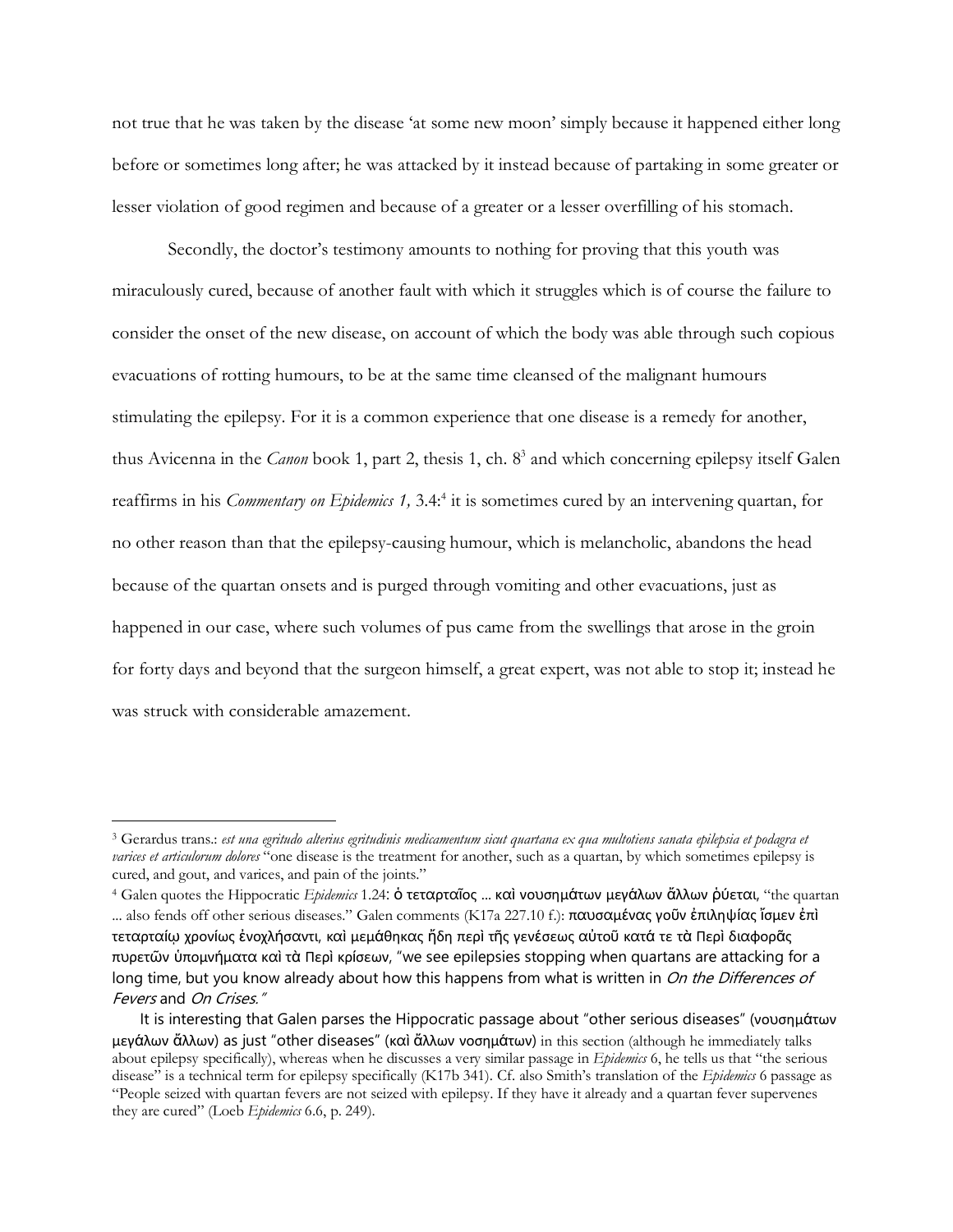Based on this, then, it is in no way surprising that this youth became free of epilepsy by a natural process, which began from the stomach itself. And the cure shows that it was not specific or endemic to the head, [which cure was] the complete cessation of the constriction or pain of the stomach by which he was bothered before an attack of epilepsy; by stopping the cause, the effect stops, as is obvious, in the same way as it is not possible to be cured when the cause remains present, as Galen in *On the Method of Healing* 7.12 [says]: <sup>5</sup> when the cause is taken away, the disease stops, from which healing follows naturally just as in the present case. Therefore if epilepsy has stopped when the overfilling of the stomach stops, then the epilepsy was an effect of the overfilling of the stomach.

And this must be thought to be very much consistent with the truth since (notwithstanding that he withheld from filling himself up while still secretly snatching bits of food when he thought no-one was looking) this youth was abstinent, so that according to the account from his family he was attacked neither by stomach trouble or vomiting, nor afterwards was he bothered by epilepsy, because nature expelled all the superfluities through the open sores, whence both the stomach and head had escaped the trouble those caused.

From this it must be concluded as fact that the health of this youth is to be altogether credited to nature, and that one cannot detect in the matter any semblance of a miracle.

And to those things which might be said against this [account], it is not difficult to reply since they fall apart under their own weight on examination and close consideration.

First, to that which was asserted in the doctor's testimony, that this disease had become chronic and therefore hardly treatable rather than it having its origin in nature itself. It must be pointed out that it is altogether false that, just because it is possible for the frequency of attacks to turn a disease chronic, that it has been proved when the disease is specific to the head; but whenever

 $5 =$ K10 521.4 f.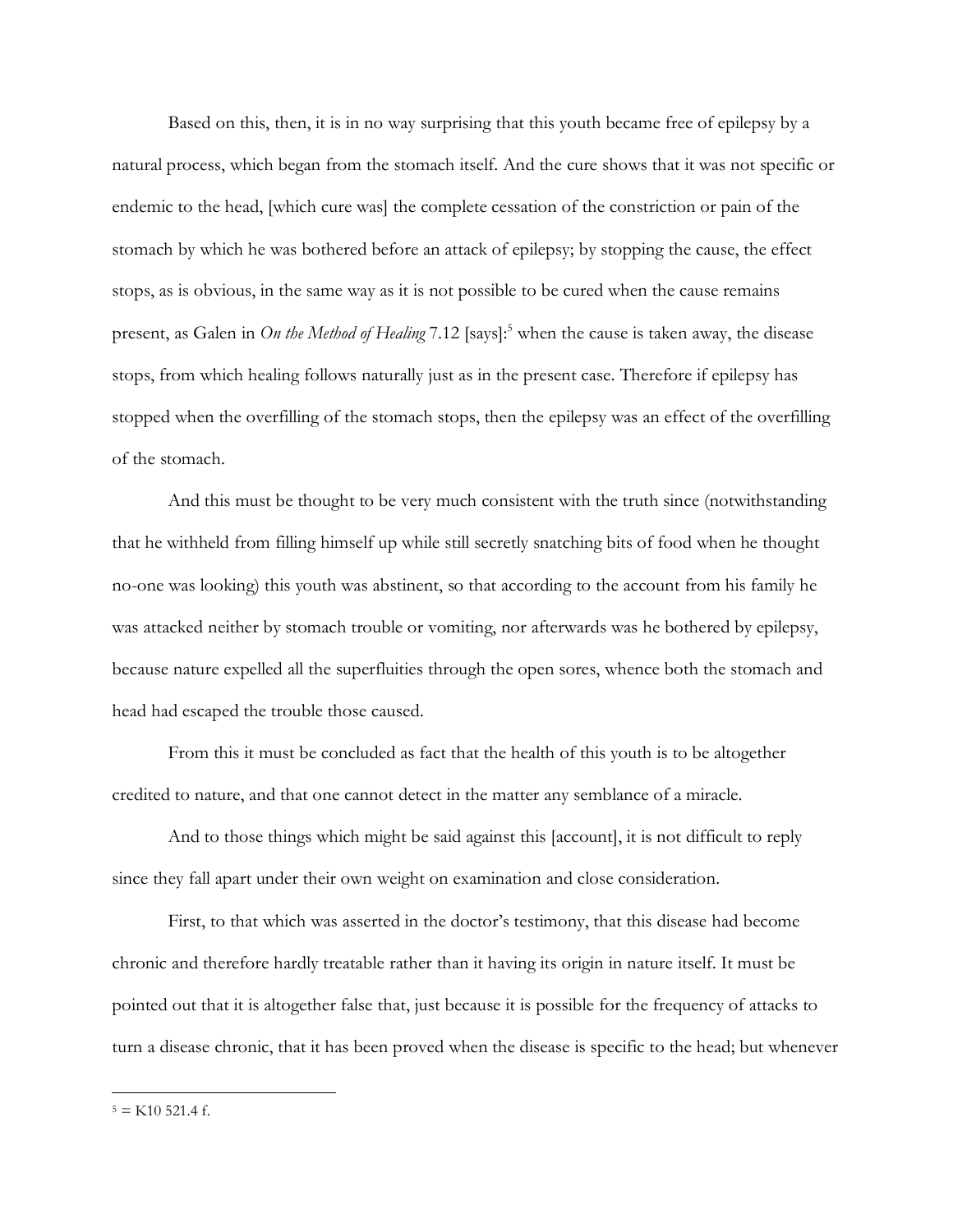[the disease] is sympathetic and an affection from other parts of the body, the [argument] is no longer relevant. And the proof is clear that because the parts are suffering by their own proper affections from this disease and the violence of its attacks, as well as the presence of morbid substances without any interruption and [the parts] being incessantly overpowered, they are never able to correct themselves, but are overcome by this disease because of a necessity of nature, [their?] nature itself surrendering altogether. But really, when they are ill because of an exterior cause [the parts] do not suffer so violently nor, as in the other case, are they unceasingly impaired by the disease. Instead, by means of particular changes such that nature regains her strength while she has a respite, rising up against the morbid cause she defeats it, and does not allow herself to be conquered. Thus one can never say that a disease 'has been made chronic,' so long as it happens to this extent by affection from other organs and is not fixed in the suffering part. And so when this [case of] epilepsy, as has been clearly shown, was always incited by affection from the stomach, it was not chronic but was instead curable by natural remedies and in a natural way.

On this account, because the disease began to attack in childhood [and] showed its tenacity by always increasing, this defense for its elimination did not eventuate until the disease had stopped by means of the removal of an external cause, which could have happened easily if he had obeyed the orders of his doctor. But because, as it is reported, this patient repeatedly and continuously stuffed himself and gorged on every kind of food indiscriminately it was necessary that so long as the cause remained, the effect—the disease itself, of course—would persist, as I noted in Galen, above. When one uses the correct regimen, the overfilling of the stomach will be easily avoided, and the attack of epilepsy that is stimulated by that [overfilling] is also avoided, as has been demonstrated. For, aging aside, diseases of this sort are instead removed by a suitable protective regimen. Galen wanted to teach us this in his *First Commentary on Epidemics 6,* 1.26, as did Avicenna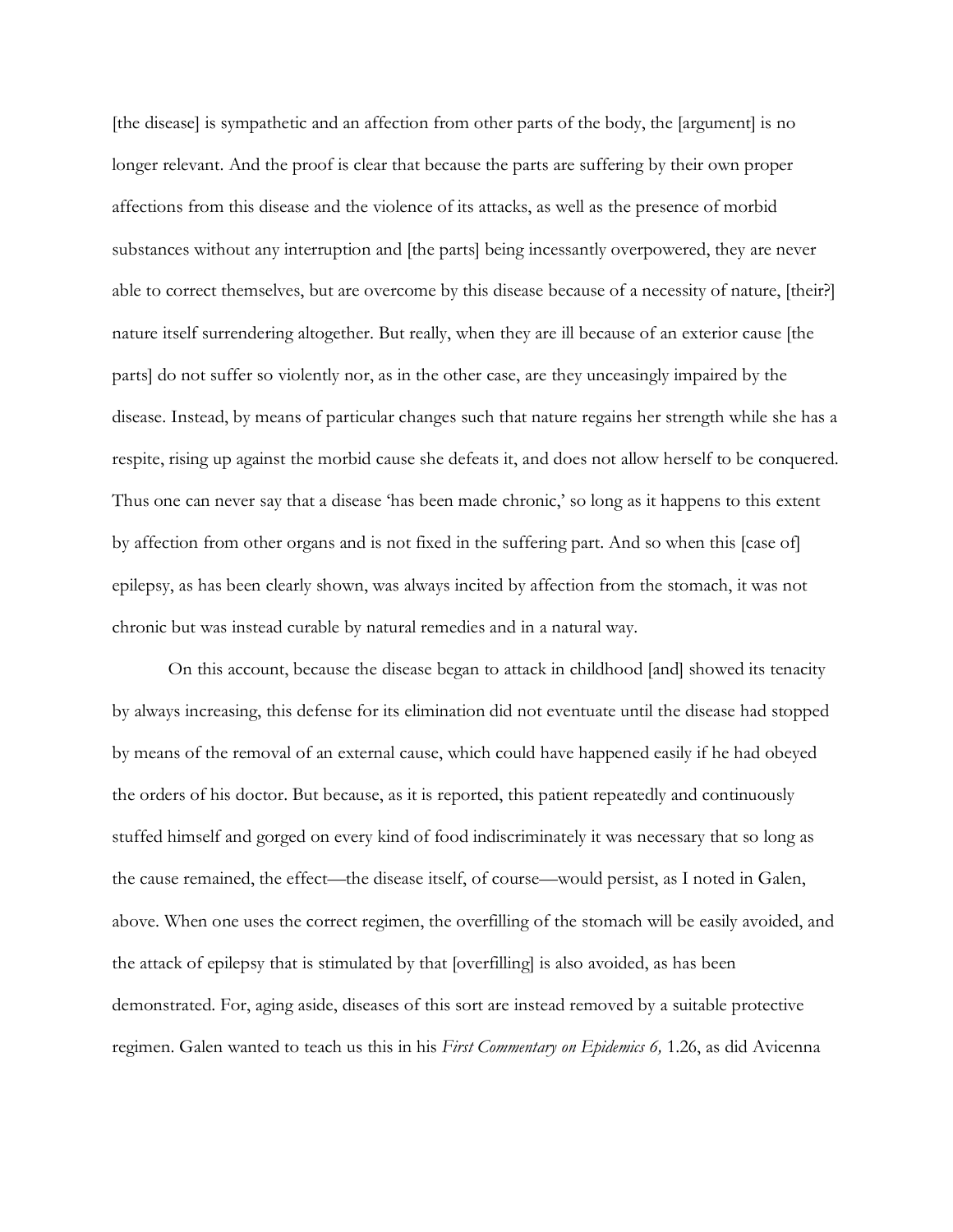p.1, tract. 5, ch. 8.6 They both consider these diseases curable, unless there is a great fault in [the patient's] regimen.

On the other hand, therefore, when there is a great fault in regimen, as in our case happened unceasingly, it is in no way removable nor will it see a change for the better with age. Instead it mocks both nature and the doctor, and falls daily into a worse state. This should have happened to our young man in just this way, except that nature, roused by the supervention of a new disease, freed him from that serious and long-settled ailment to be blamed on the lower parts [of the body] and equally on the excess secretions of the natural balance and on the foul humours, whence vapours were carried up to the head from the stomach and the epileptic symptoms stimulated. Therefore because this disease was not the effect of any intrinsic cause, ailment of the brain, or natural disposition of the head, it was therefore completely removable, whereas if the same [disease] had intrinsic and natural causes, then the testimony of the doctor would have been correct, that the disease was not removable by human art nor by the work of nature, once it had become chronic because it was resident in the solid parts just like any disease that typically becomes chronic. Thus Galen in his *Second Commentary on Epidemics 1,* ch. 46:7 this is the same as if you were to say that such a disease has destroyed the substance and the form itself of the solid parts, because in the same way as nature, when the animal is doing well, governs its body and its parts by its own accord, so does a chronic disease, for the condition and nature alike work in bodies and seem to be one and the same thing. Thus Galen in the *Medical Definitions.*<sup>8</sup> And so truly, because the epilepsy in this youth himself, as has been repeatedly said, was the effect of an external cause, it could at no point be called chronic, since a chronic disease not only has an internal cause by necessity but also one that is fixed and

 <sup>6</sup> I can find the referenced passage in Galen's commentary on *Ep. 6,* but it is not relevant. I also note that one of my edd. of Zacchia says *Epidemics 6,* and the other *Epidemics 8,* the latter of which makes no sense. The Avicenna reference is opaque to me.

 $^7 = \overline{K}$ 17a 144 f.

<sup>8</sup> Perhaps Def. 129?